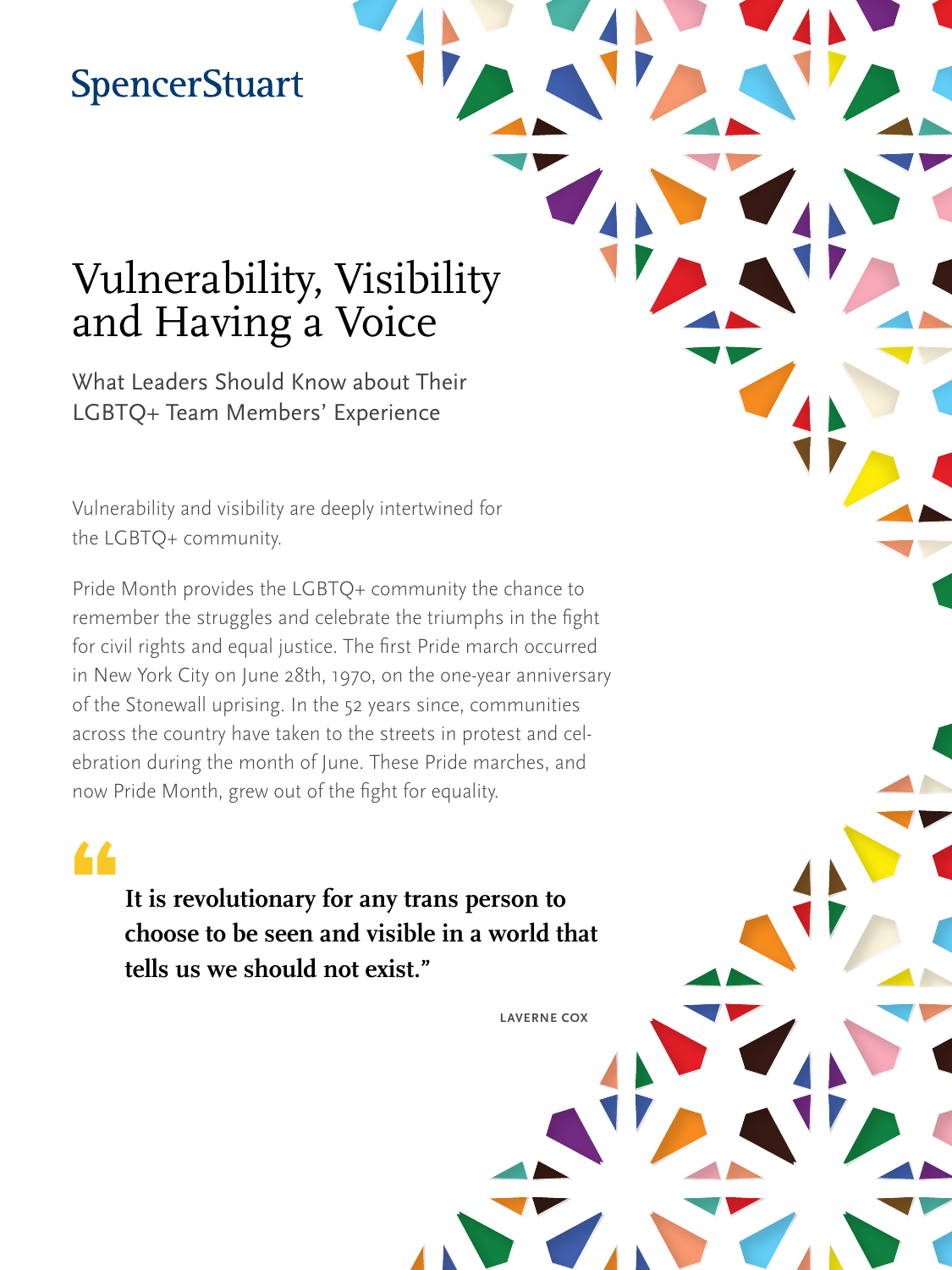Historically, and especially prior to the June 2020 Supreme Court decision affirming that LGBTQ+ workers are protected from discrimination under the Civil Rights Act of 1964, invisibility meant inclusion — and safety — whereas visibility could lead to exclusion and sometimes physical danger. The systematic attempt at erasure is not old and is certainly not over. In 1994, the U.S. military enacted the "Don't Ask, Don't Tell" policy, under which servicemembers would not be asked about their sexual orientation, but would be discharged for disclosing it. It took until 2011 for Congress to repeal it. Over a decade later, states are signing "Don't Say Gay" bills into law to prohibit open and honest discussion about the LGBTQ+ community in schools.

At a time where our rights are at risk and our community is being threatened, we choose to celebrate our ability to be vulnerable — and visible — in ways that were not possible even a few decades ago. As we look back on our history and look toward the future, members of Spencer Stuart's LGBTQ+ Affinity Group shared their views on vulnerability, visibility and having a voice.

### **"A powerful force for silence"**

For generations, LGBTQ+ people faced discrimination, harassment, even possible arrest, and many feared for their personal safety, forcing them to live in the shadows. Acceptance of the LGBTQ+ community has increased dramatically in the past 30 years, thanks in part to the willingness of some to courageously come out and endure the consequences of that decision so others could live safer, happier lives. Despite our collective progress, feeling unsafe continues to affect decisions about how much of themselves queer people can share, especially amid the rise in legislation fighting directly against LGBTQ+ equality.

"Imagine having the sense that being yourself could cost you everything. I was raised in the deep south with constant messages about being too effeminate, too bookish and too sensitive, even before puberty," as one of our members describes their early life experience. "Today, being open about my LGBTQ+ identity and coming out nearly daily, requires me to push past those voices and messages that reach back well before the present moment. It requires vulnerability today that my 5-year-old, 10-year-old, 15-year-old and even 20-year-old closeted self could not allow. At these earlier ages I could not have imagined the conditions that allow for my current-day freedom." Another affinity group member relates to this experience, "I could have never imagined living my life as authentically as I am today."

Another member describes the experience of being in the military under the "Don't Ask, Don't Tell" policy: "I know firsthand what it is like to live and work within an organization where I was legally not allowed to be visible. I lived with constant fear, a fear that if I admitted who I was I could lose a job that I truly loved. My options were to hide and keep my job or be visible and lose it. Looking back, I learned the true importance of visibility because others had to fight for my right to be who I am. By being visible now, I can show people that I'm no different than anyone else."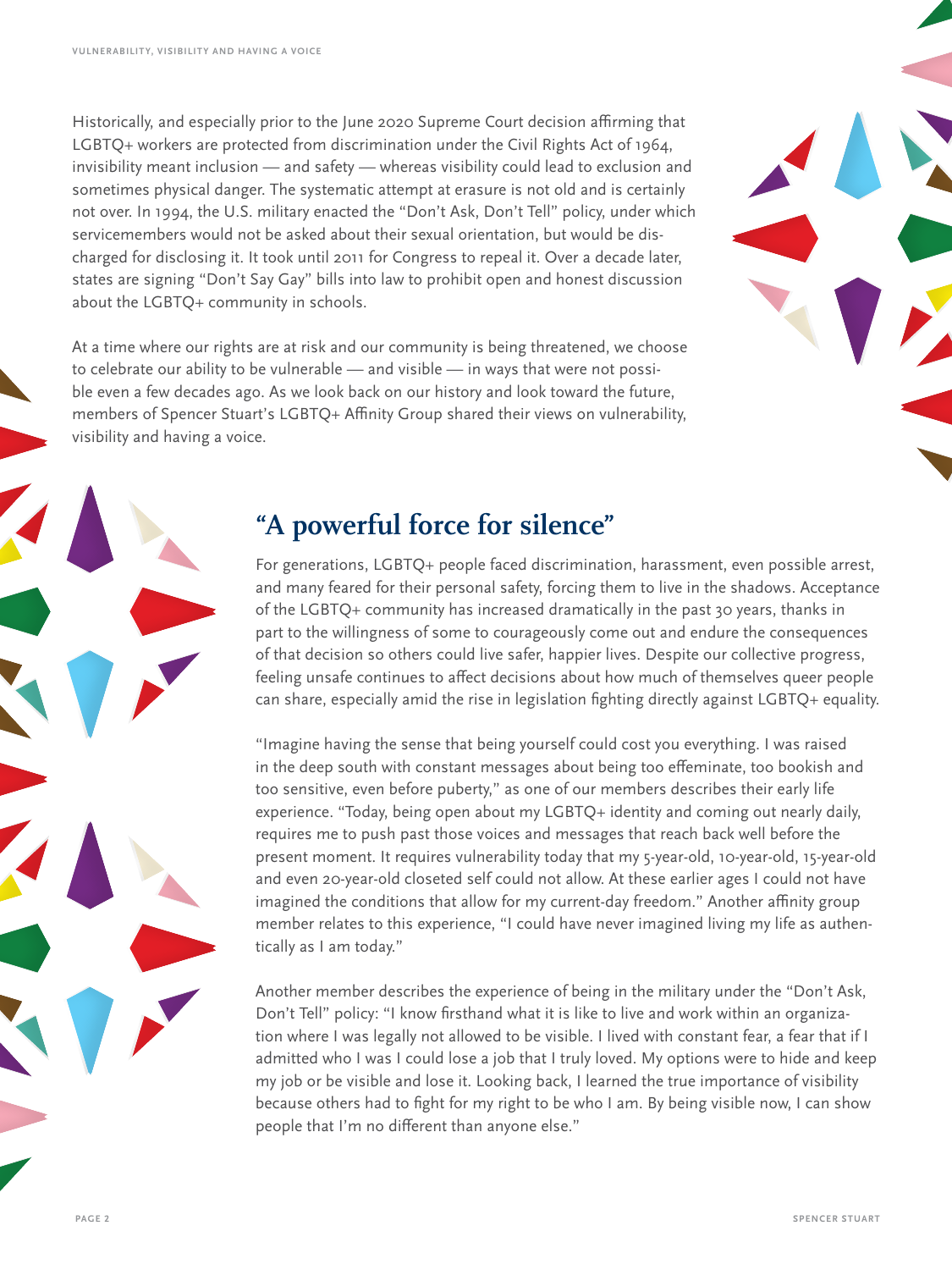Efforts to deny health coverage to transgender people, the growing use of religious exemptions to allow organizations to ignore certain non-discrimination laws, and the introduction of anti-LGTBQ+ laws have created new fears and opened old wounds for many in our community — and increased the risks for some of being visible, even in daily interactions. "Every time I have come out to someone, even through a casual comment that implies my sexual orientation, it requires vulnerability. I think to myself "is this person going to look at me differently? Will there be a pause? How will their knowledge of my sexuality impact their perception of me as a co-worker?" Adds another member, "I always wonder in the back of my mind [after coming out to someone], will they see me for the work I do or will they only see me for my LGBTQ+ identity?"

"Studies have shown that a majority of LGBTQ+ individuals hide their identity in the workplace. While I have been fortunate enough to work in environments I consider more "enlightened" or perhaps more civil than others, the state of being exposed to the possibility of harm — whether physically, emotionally or psychologically — is very real for many. It's a huge factor in whether people feel comfortable being out at work or not," one of our members explains. Says another, "Sharing something so personal and not knowing how someone will react requires a component of vulnerability. There is the element of unknown that can create fear. It's a powerful force for silence."

Yet hiding one's identity also requires vulnerability. "If individuals don't feel safe enough to be their whole selves at work, it's an extremely de-energizing, demoralizing and exhausting experience. It takes mental focus away from doing their work or excelling. I've heard folks say that LGBTQ+ people can choose to "hide" their real selves at work, but that stunts meaningful relationships from developing and isolates queer employees."

### **Visibility and acceptance: the ability to be our true selves**

When we feel safe in the workplace to be who we are free from the need to self-censor and suppress major elements of ourselves and our lives — we are able to more fully connect and contribute. As one of our members says, "Being assured that varied identities and expressions of those identities are welcomed and given the space to thrive allows me to dive in with the best version of myself. Visibility translates into an open state of contributing all that I have to offer."

The honesty and clarity of self that comes with visibility provides a platform for authentic interactions and relationships with others. "Being open about my relationship helps me be more frank and sincere in personal discussions with colleagues. It can be taxing to keep a portion of your life carefully hidden or edited out of conversations. This can also give others the sense that you're not being forthcoming or are being deceitful."

Feeling like you are the only person who is "different" increases the risks and sense of vulnerability of being visible. Conversely, when LGBTQ+ people are visible, especially in leadership roles, it can help others feel safe to be open about their identity. "Knowing that people with your same identity, whatever that is, have been able to succeed and attain the highest levels of responsibility in an organization can be really beneficial for helping you position yourself and be excited about where you sit in that organization too," one of our members explains. Says another, "After being open about my sexual orientation, I've had over 200 employees reach out to me about their own sexual orientation or gender identity, many of whom were not open at the time. It's amazing being able to help them through their own journey."

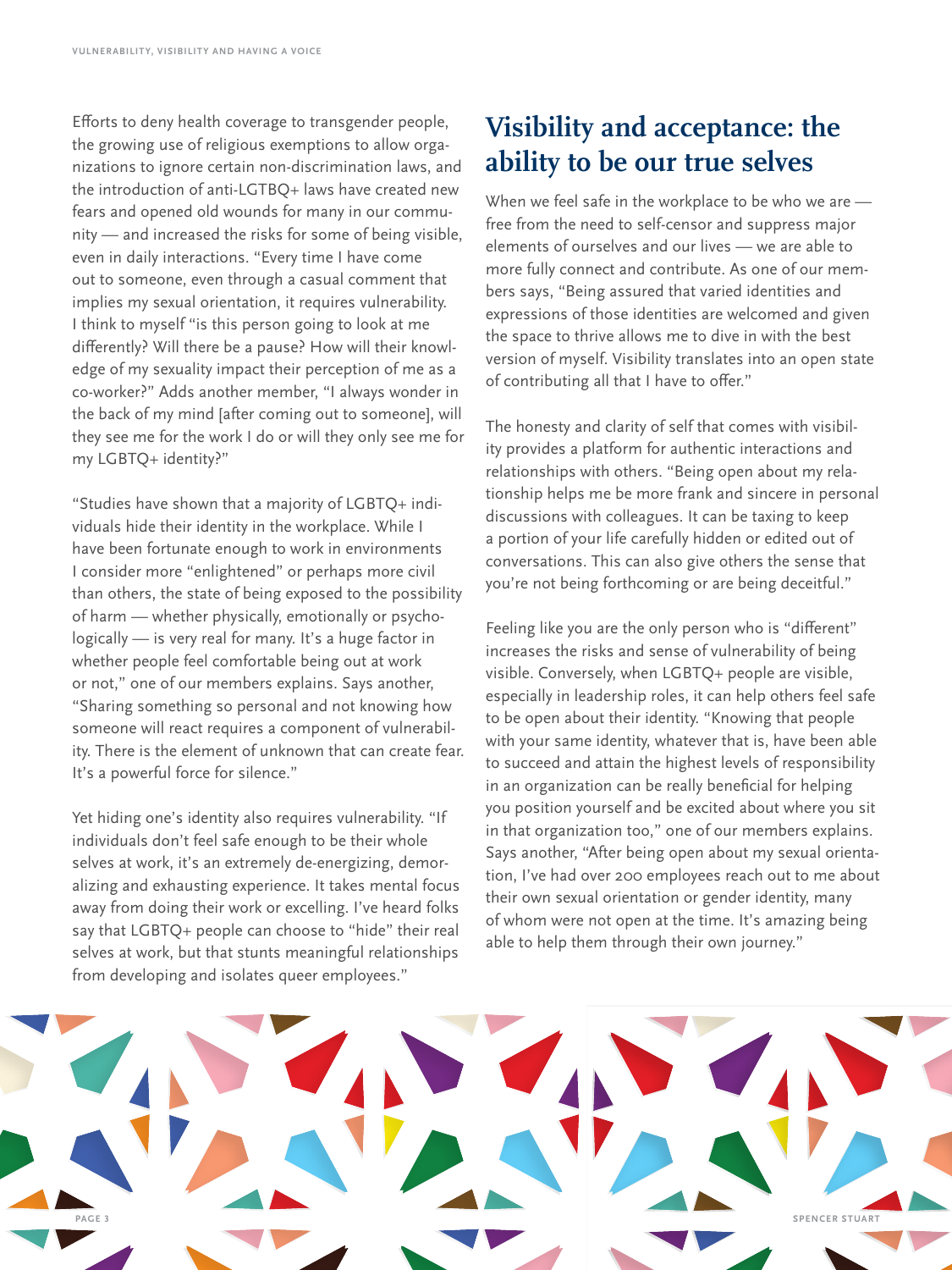## **Creating a safe place for visibility: what leaders and colleagues can do**

Being visible requires vulnerability. Leaders, whether allies or members of the LGBTQ+ community themselves, are instrumental in creating a work environment that supports visibility and provides the foundation for the LGBTQ+ community to be seen, heard and, ultimately, included. And the visibility of the LGBTQ+ community is vital if our goal is to create spaces where all people can thrive.

#### **Valuing diversity and modeling inclusive behaviors**

Leaders can increase the sense of safety for members of the LGBTQ+ community by setting the tone that diversity is valued. They do this by modeling inclusive behaviors, using inclusive language, ensuring HR policies and talent programs represent the needs of everyone, and challenging offensive behavior and language. This may require leaders to lean into their own vulnerability — to consider their own biases and how they show up as leaders and to be open to learning more about other people's experiences. Leaders can also create a sense of safety by donating to relevant causes and pulling support from organizations that seek to undermine visibility.

An important question for leaders today is how vocal and visible to be about external developments that threaten the LGBTQ+ community (or others), such as the rise in anti-LGBTQ+ legislation. There is not one right response — some leaders may choose to publicly comment on specific legislation, while others may instead decide to focus on reinforcing the organization's values — but, to members of the LGBTQ+ community, silence communicates indifference. "When leadership remains silent on current events that have a direct impact on you, your family and your community, the message that echoes through the silence is 'We don't care what happens outside of work hours.' And maybe that's fair, but it doesn't cultivate a sense of belonging or care, but more of a transactional experience," a member explains.

"I think it would be very easy for leaders to look at what's happened to Disney in the wake of its criticism of anti-LGBTQ+ legislation and get scared. It scares me!" adds another affinity group member. "But looking at the long-term, study after study tells us it's better business to be inclusive and outwardly supportive, in spite of any short-term hurdles. Saying nothing or sweeping under the rug sends a far more negative message, effectively saying the bottom line is more important than our community's struggles."

### **Visible representation at all levels**

It's reassuring for us to know that we're not alone in navigating the potential conflicts between our identity at work and in our personal lives. That's why visible representation is so important, especially in leadership. "Leaders can create a safe space by hiring LGBTQ+ individuals, especially into leadership roles. In our society, we have biases that treat LGBTQ+ people as less professional or not as presentable in interactions with clients, customers and external stakeholders. It's important to be aware of these biases and actively push against them by elevating LGBTQ+ voices into positions of visibility," one affinity group member explains.

Many LGBTQ+ people also find safety in workplace affinity or employee resource groups, which can provide support and a sense of community — and normalcy — to members. "Having a few other people from the LGBTQ+ community opens up that discussion because you're not in the total minority," says one of our members.

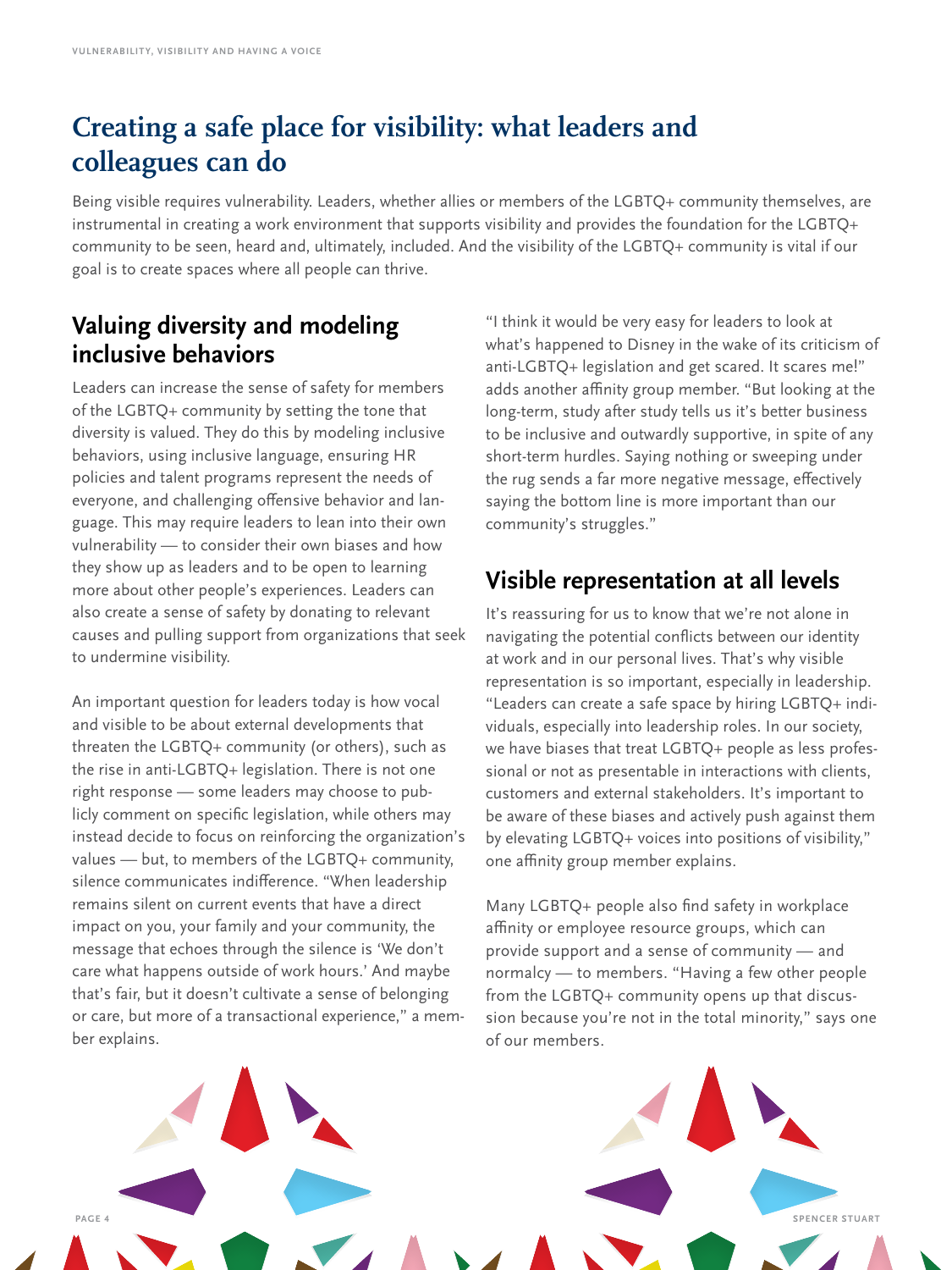#### **Curiosity and communication**

Leaders and others can create safety by signaling our support in our words and behavior — for example, by using inclusive language, sharing our preferred pronouns and avoiding making assumptions about others' identity, sexual orientation or family situation. "People openly talking about topics related to LGBTQ+ populations in a positive way matters. I also look for inclusive language to show me it's safe to discuss who I am," one of our members says. Adds another, "When getting to know someone, never assume. It's always better to ask more open questions when it comes to sexuality. And when someone does come out to you, it's best to react in the manner they did. If they were nonchalant, a nonchalant acknowledgement is fine. If someone sits you down one on one to more formally come out, have a moment to acknowledge them and thank them for sharing that with you."

Other members encourage people to include their LGBTQ+ colleagues in personal conversations and not shy away because of their different experiences. "You can feel quite exposed when you don't conform, and that's all about the environment," explains one of our members. It can signal a lack of acceptance when others choose not to engage their LGBTQ+ colleagues in the kinds of casual conversations about family and weekend activities they do their other colleagues — maybe because they are afraid to say the wrong thing or it feels uncomfortable because it's unfamiliar — and this can make it harder for LGBTQ+ members to bring their whole selves to work.

**• • •**

Being visible requires vulnerability. Working together to create a work environment that supports visibility provides the foundation for the LGBTQ+ community to not just be seen, but ultimately to flourish and thrive. And the visibility of the LGBTQ+ community is vital if our goal is to create spaces where all people can thrive.